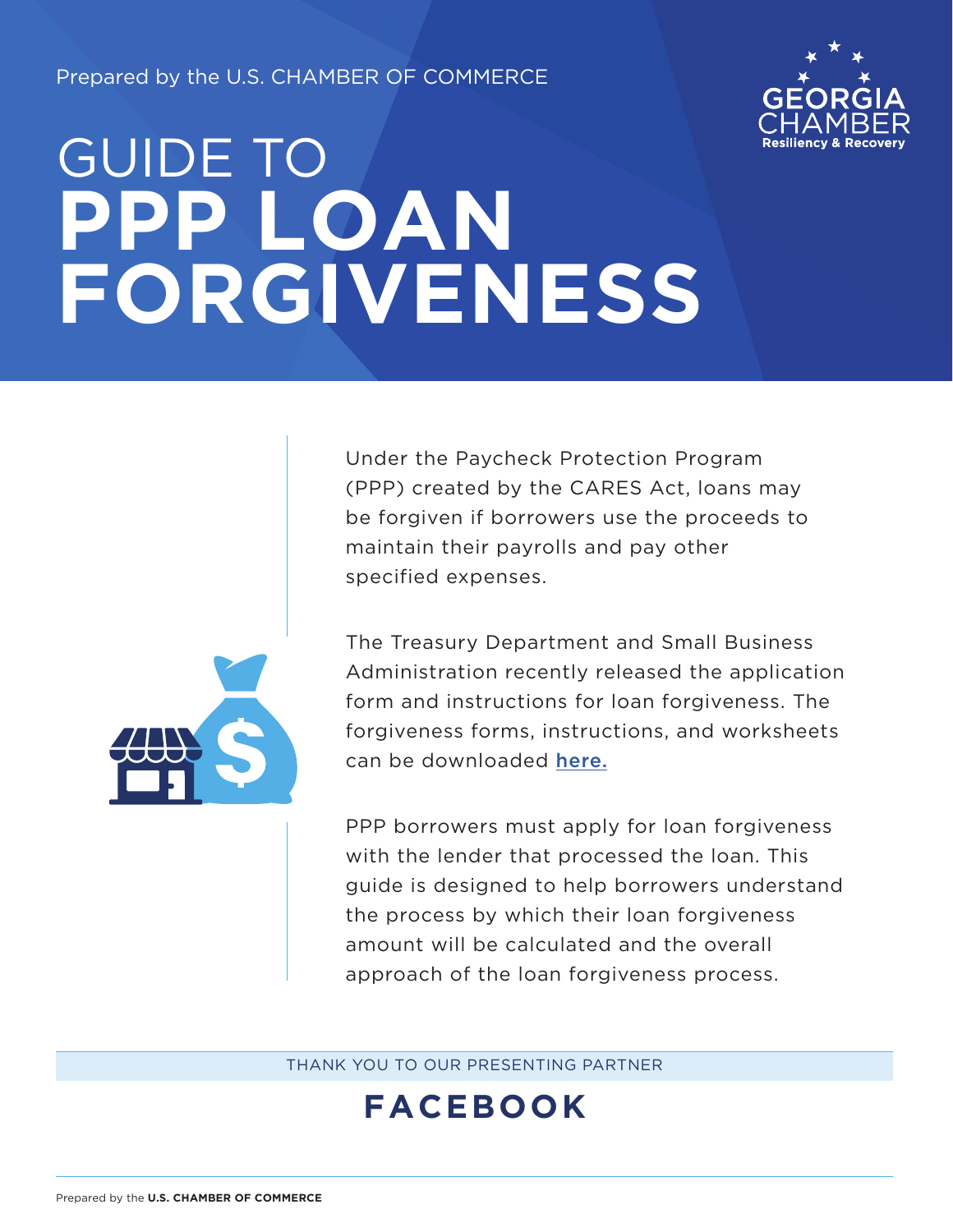# **HOW MUCH will be forgiven?**

#### **The process to calculate the amount of loan forgiveness requires three steps:**

- 1. Determine the maximum amount of possible loan forgiveness based on the borrower's expenditures during the 8 weeks after the loan is made;
- 2. Determine the amount, if any, by which the maximum loan forgiveness will be reduced because of reduced employment or reduced salaries and wages; and
- 3. Apply the 75% rule that requires that at least 75% of eligible loan forgiveness expenses go towards payroll costs.

#### **1 Determine the maximum amount of possible loan forgiveness**

#### **1A. Expenses Qualifying for Loan Forgiveness:**

#### **The following expenses incurred or paid by the borrower during the 8 weeks following loan origination (see below for determining the 8-week period) are eligible for forgiveness:**

- Payroll Expenses, defined as:
	- Compensation (not exceeding \$15,385 per employee) in the form of:
		- gross salary, gross wages, gross commissions, and gross tips,
		- vacation, parental, family, medical, or sick leave (other than leave for which the employer was reimbursed under the Families First Coronavirus Response Act), and
		- allowance for separation or dismissal;
	- Employer contribution for employee group health care coverage;
	- Employer contribution for employee retirement plans; and
	- Payment of state and local taxes assessed on compensation of employees.

**Note:** For an independent contractor or sole proprietor, payroll costs only include wages, commissions, income, or net earnings from self-employment, or similar compensation.

- Non-Payroll Expenses, defined as:
	- Mortgage interest payments for the business on real or personal property (debt incurred before February 15, 2020);
	- Rent or lease payments for the business on real or personal property (lease in force before February 15, 2020); and
	- Utility payments for the business for electricity, gas, water, transportation, telephone, or internet access (service began before February 15, 2020).

**Note:** For an independent contractor or sole proprietor, you must have claimed or be entitled to claim a deduction for these expenses on your 2019 Form 1040 Schedule C in order to claim them as expenses eligible for PPP loan forgiveness in 2020

#### **1B. Identifying Your 8-Week Period:**

#### **The 8-week period during which expenses must be incurred or paid:**

- The 8 weeks (56 days) beginning on the day the PPP loan was disbursed or
- For borrowers with a biweekly (or more frequent) payroll schedule, the 8 weeks (56 days) beginning on the first day of the first pay period following the PPP loan disbursement.

**Tip:** If you are using an online date calculator, remember to count the date of the disbursement of the loan as part of the 56 days. For example, if the loan was disbursed on April 20, the last day of the 56 days would be June 14).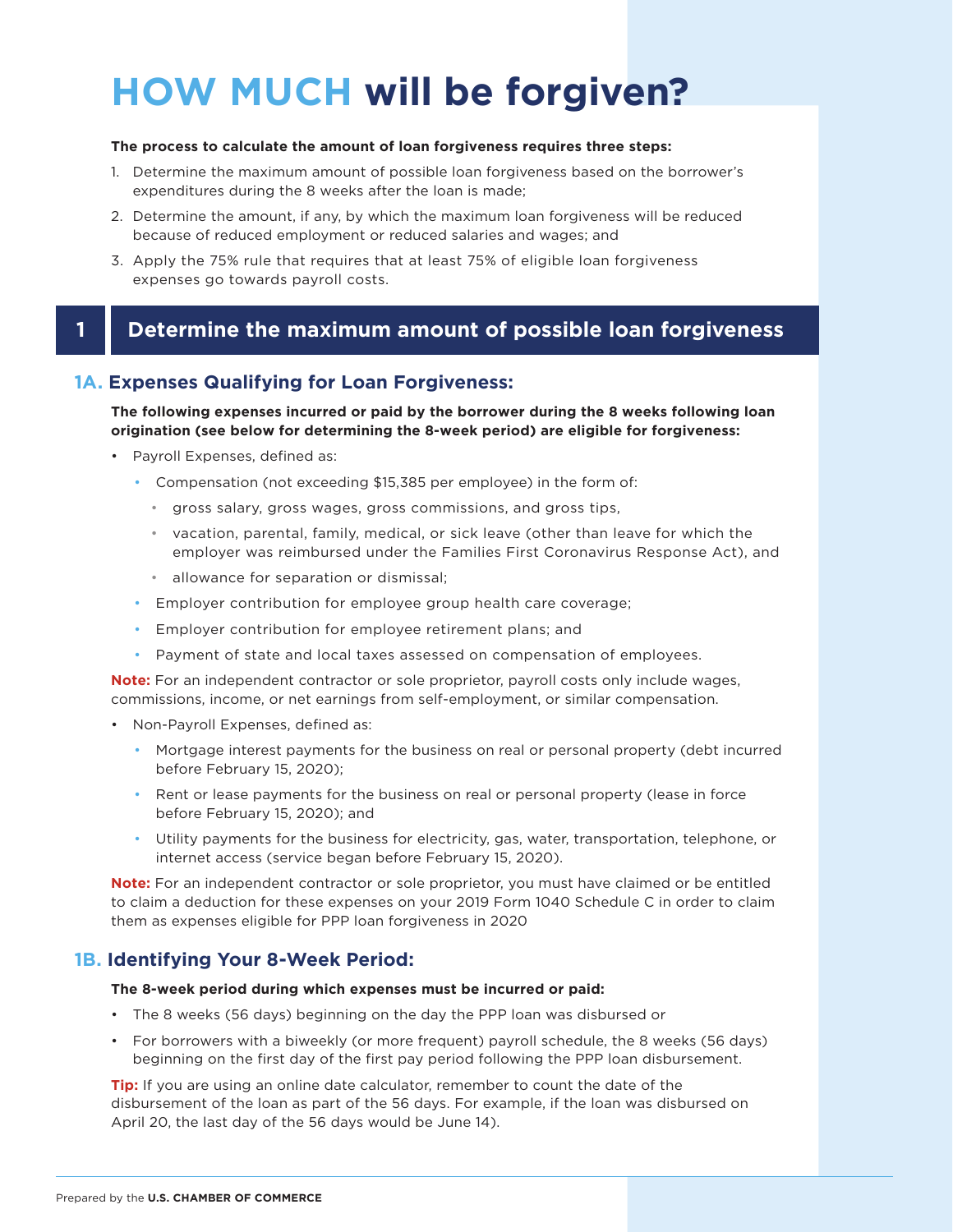#### **2 Determine the amount, if any, by which the maximum loan forgiveness will be reduced**

#### **2A. Determine loan forgiveness reduction based on a reduction in salaries or wages of more than 25%:**

For employees who earned \$100,000 or less in 2019 (or were not employed by the borrower in 2019), the borrower's loan forgiveness will be reduced for each employee whose average pay (salary or hourly wage) during the 8-week period is less than 75% of their average pay from January 1 to March 31, 2020. The amount of the reduction in loan forgiveness is based on the amount of the reduction in pay.

Safe Harbor: Borrowers can avoid having their loan forgiveness amount reduced if they restore an employee's pay. Specifically, if the employee's annual salary or hourly wage on June 30, 2020 is equal to or greater than their annual salary or hourly wage on February 15, 2020, the borrower's loan forgiveness is not reduced.

#### **2B. The borrower's loan forgiveness will be reduced if the average number of weekly full-time equivalent employees (FTEs) during the 8-week period is less than the average number of FTEs during the borrower's chosen reference period.**

The borrower's loan forgiveness will be reduced if the average number of weekly full-time equivalent employees (FTEs) during the 8-week period is less than the average number of FTEs during the borrowers chosen reference period. Borrowers can choose between the following reference periods:

- February 15 to June 30, 2019,
- January 1 to February 29, 2020, or
- In the case of a seasonal employer a consecutive 12-week period between May 1 and September 15, 2019

**Exceptions:** Borrowers will not be penalized for any FTE reductions if either of the following occurred:

- The borrower made a good-faith, written offer to rehire the employee during the 8-week period that was rejected by the employee
- The employee was fired for cause, voluntarily resigned, or voluntarily requested a reduction in hours

#### **3 Apply the 75% Rule**

**A borrower's maximum loan amount could also be reduced if the borrower's eligible non-payroll expenses exceed 25% of the total eligible expenses. The maximum eligible loan forgiveness is payroll expenses divided by 0.75.**

**Example:** If your payroll expenses for the 8-week period equal \$75,000, your loan forgiveness cannot exceed \$100,000. Any more than \$100,000 would mean your non-payroll expenses represent more than 25 percent of the total forgiveness amount

### **LOAN FORGIVENESS AMOUNT**

#### **Borrowers' loan forgiveness will equal the smallest of the following:**

- 1. Your PPP loan amount
- 2. The maximum loan forgiveness amount from Step 1 less any reductions from Step 2
- 3. The maximum loan forgiveness amount where eligible payroll expenses equals or exceeds 75% of the total forgiveness (i.e. your eligible payroll expenses  $\div$  0.75)